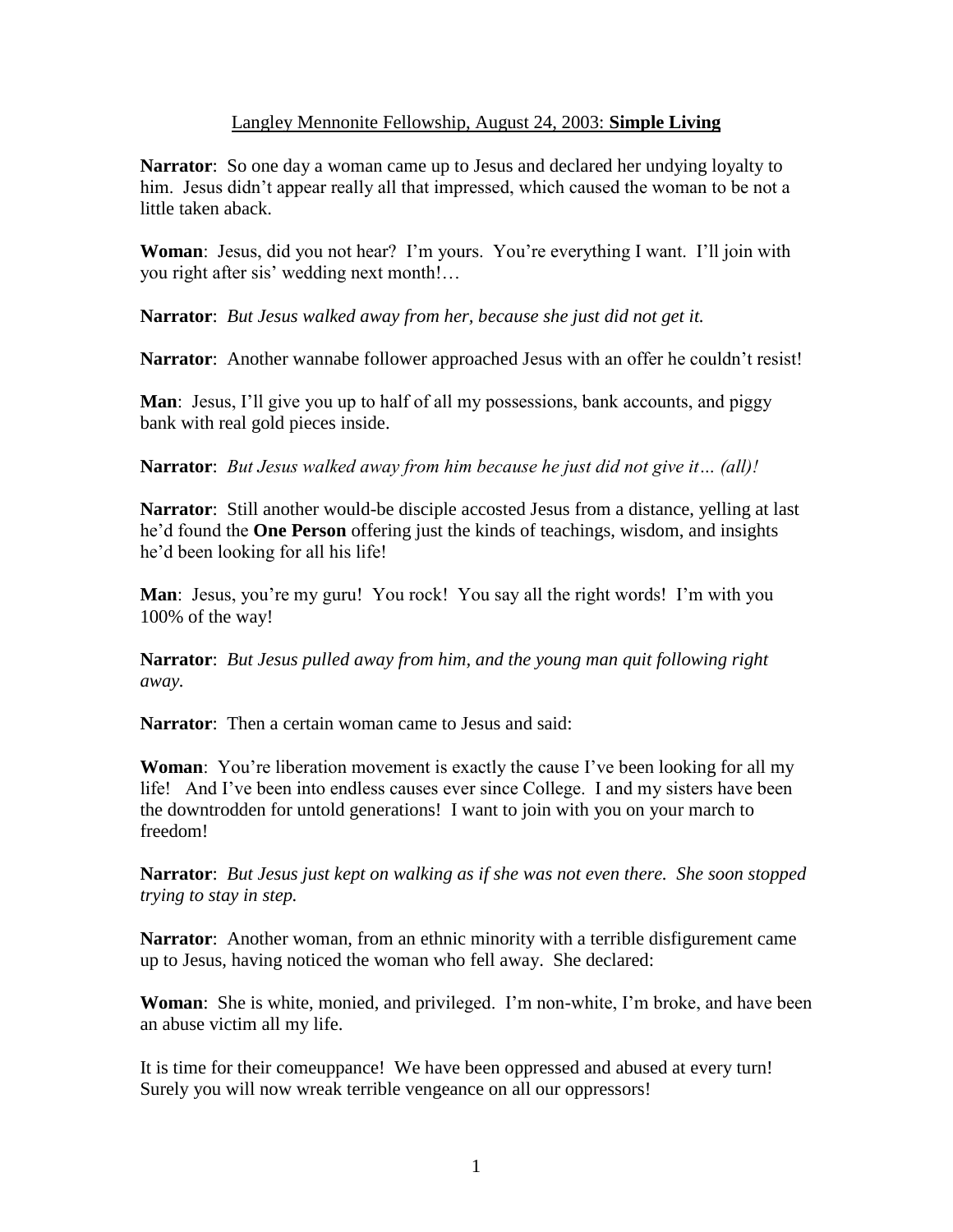**Narrator**: *But Jesus, though drawn to her plight, turned and headed in the opposite direction without saying a word.*

**Narrator**: Later, Jesus felt drawn to the crowds gathering around. A spokesman approached out of the throng:

**Spokesman**: Teacher, lots more would follow you if you could only tone your message down a mite. I mean, a guy's gotta find some pleasures in life, and, you know, live free of guilt! Whay d'ya say?

**Narrator**: *But Jesus had nothing to say, especially nothing at all about guilt, and walked away.*

**Narrator**: A man who had been attentively listening to Jesus for a long time approached, began to follow, but still did not speak up. Finally:

**Man**: Jesus, your message of peace is just my piece of cake! I've been haranguing our government leaders and anyone else who'll listen for an absolute age! I jam their e-mail boxes with the call for peace, God only knows! I harp on it at every turn, and stuff it down anyone's throat in range. Surely they'll get it someday! I just plead: 'Give peace a chance!'

**Narrator**: And the man made the peace sign. *But Jesus did not return the gesture, said rather, "Man shall not live by bread or e-mails or peace marches alone!", and passed him and his computer by.*

**Narrator**: A person of the opposite sex who looked like Jesus approached him, and fell in step as he walked along. She said:

**Woman**: Lord, I think I and my brothers and sisters who sent me to you *get* your mission, unlike so many others. We come from a long line of religiously persecuted, practise simple living, are committed to peace, and eat wholesome Farmer's sausage… We've left other churches because of their persecution, and have no truck with their "offthe-wall" religiosity.

**Narrator**: *But Jesus walked away once more, saying something about not being 'of Paul, Apollo or Menno'…*

Narrator: *And Jesus said, to no one in particular, but to everyone in general: "Any of you who does not give up everything he has cannot be my disciple."*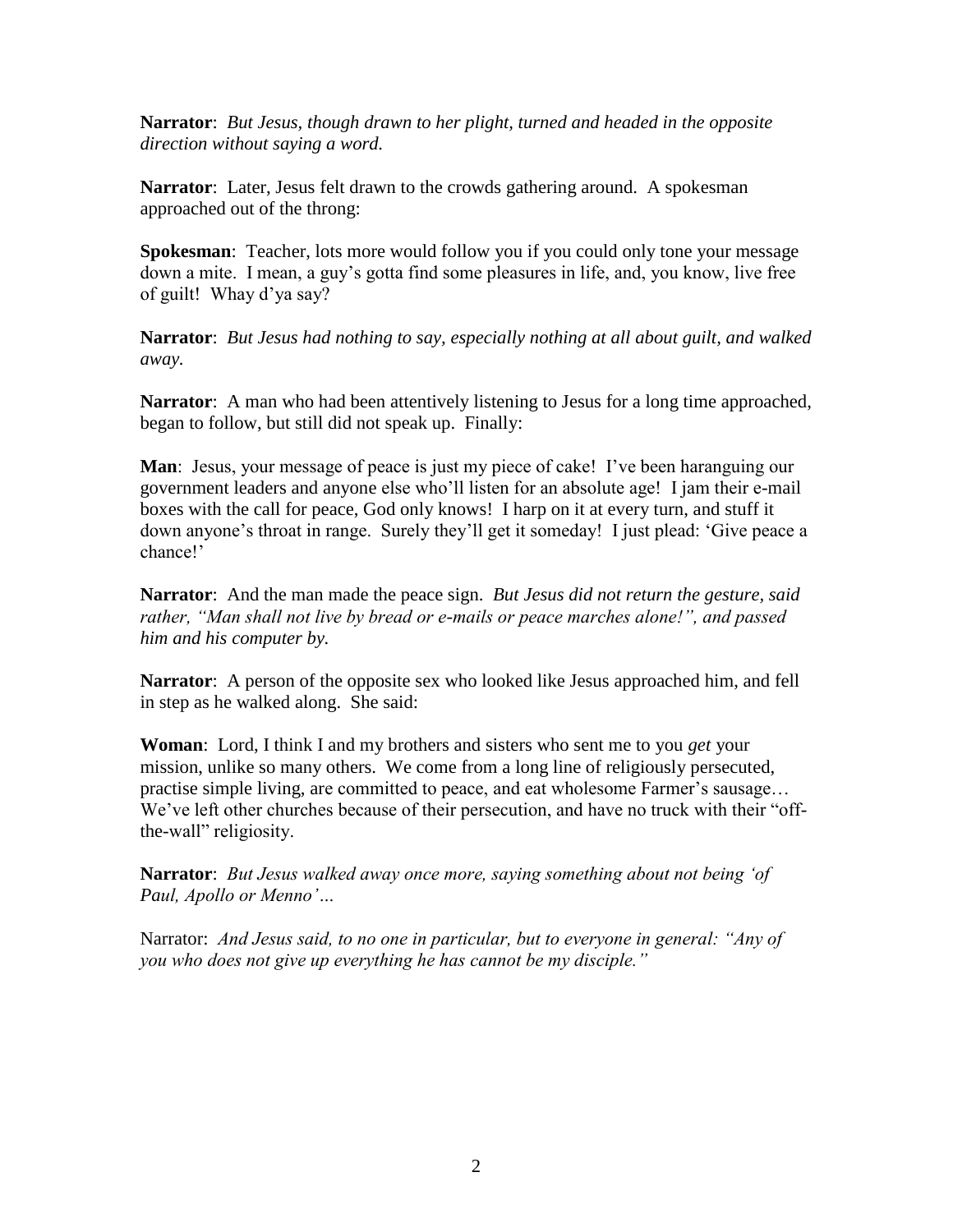## *Meditation*

**Esther:** This business about simple life style may not be so simple after all! Wasn't it Bonhoeffer who wrote: "When Jesus calls a man to follow him, he bids him come and die."?

**Wayne:** So it's a paradox then, this simple life stuff. We find life by losing it. We discover freedom by signing our lives over to Another. We embrace joy in co-suffering with a groaning creation. We embrace simple living, and find it terribly confusing.

**Esther:** And what is this "treasure" we Christians claim to cherish, that ravishes our heart, according to Jesus?

**Wayne:** One day Jesus was trying to compare the treasure, the Kingdom of heaven, to life experiences. He said:

"*The kingdom of heaven is like treasure hidden in a field. When a man found it, he hid it again, and then in his joy went and sold all he had and bought that field. Again, the kingdom of heaven is like a merchant looking for fine pearls. When he found one of great value, he went away and sold everything he had and bought it. Once again, the kingdom of heaven is like a net that was let down into the lake and caught all kinds of fish. When it was full, the fishermen pulled it up on the shore. Then they sat down and collected the good fish in baskets, but threw the bad away* (Matt 13:44-48)."

**Esther:** I still don't get it, and how it's connected to simple living! Wouldn't it have been so much easier had Jesus just made up a check list?

**Wayne:** Okay, let's try one. Start with, well anywhere. Shoes! How many pair may you have? Will they be new Clark's or Thrift Store vintage? How many thousand pair did Imalda Marcos have? She was Catholic, right? Is it different for Protestants?

I don't know about you, but I'm already bogged down – just with shoes….

**Esther:** Okay, scratch the check list idea. Surely though there is some kind of objective standard…

**Wayne:** How do you objectify the heart?

**Esther:** What did Jesus say, exactly?: "*For where your treasure is, there your heart will be also* (Matt 6:21)." I guess it sounds pretty subjective to me…

Moving right along, what's this business about "light" and "darkness"? How can light turn out to be deep darkness as in: "*But if your eyes are bad, your whole body will be full of darkness. If then the light within you is darkness, how great is that darkness!*"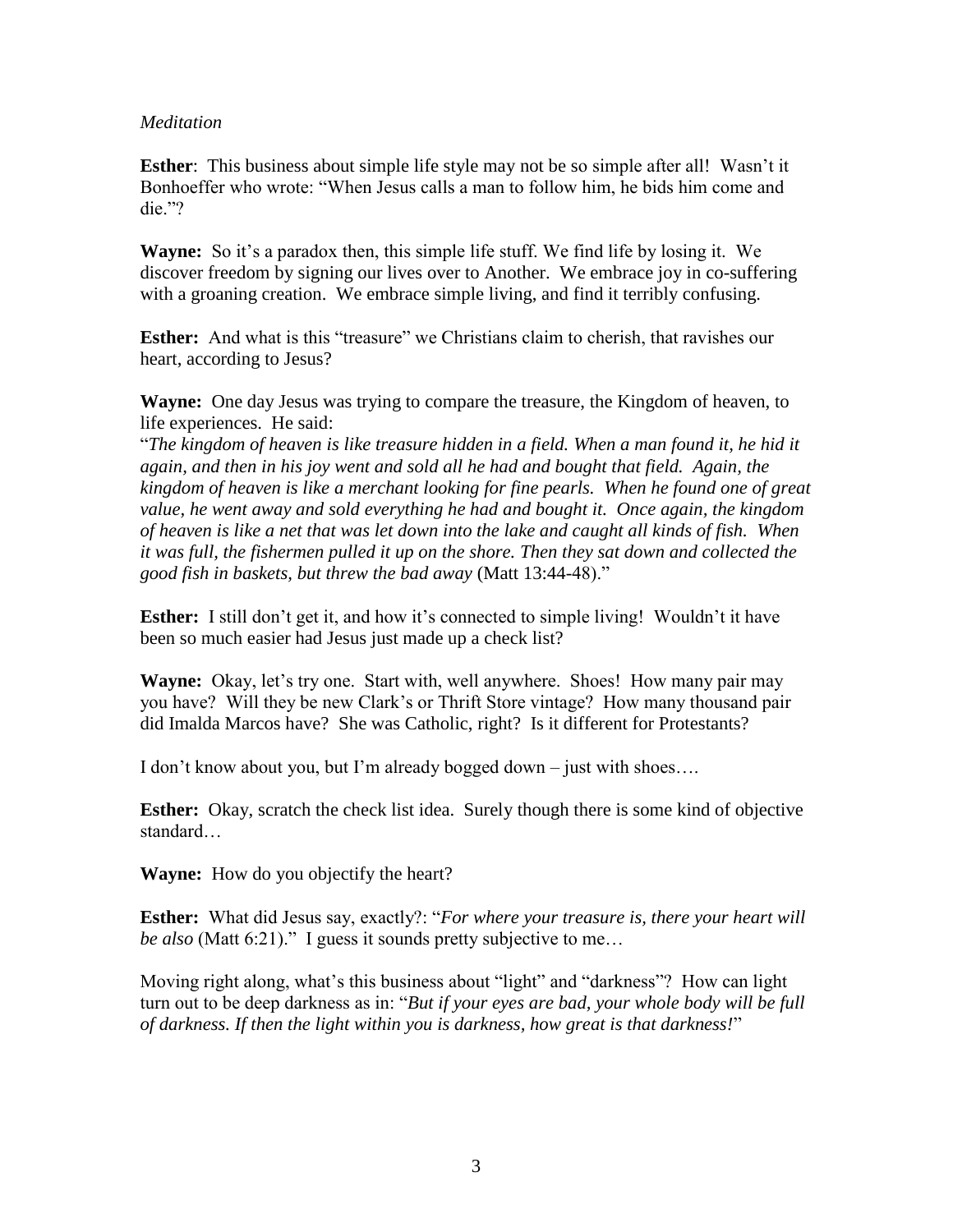**Wayne:** Isn't that a bit like Jesus a little later in Matthew's Gospel, talking about the religious leaders of his time? He goes: "*Woe to you, teachers of the law and Pharisees, you hypocrites! You travel over land and sea to win a single convert, and when he becomes one, you make him twice as much a son of hell as you are* (Matt 23:15)." I thought religious converts were the "good guys" according to Jesus, and believing in Jesus is supposed to be about embracing the light, not the hell and darkness…

**Esther:** So, maybe it's just plain dangerous being religious at all! Like another place in Matthew that Jesus says: "*Leave them; they are blind guides. If a blind man leads a blind man, both will fall into a pit* (Matt 15:14)." Again, he's talking about religious church types who all will take a dive.

**Wayne:** Okay, this is taking us far enough afield from simple living, isn't it? How does this all connect?

**Esther:** Point is, simple living, it seems, has everything to do with the heart, and precious little with religion, no matter what stripe!

**Wayne:** Now what about Jesus' juxtaposition of "God" and "Money" in the text? Doesn't the Bible say somewhere, 'love of money is *the* root of all evil'?

**Esther:** Not quite! I just happen to have that passage open in front of me, and it goes like this:

"*But godliness with contentment is great gain. For we brought nothing into the world, and we can take nothing out of it. But if we have food and clothing, we will be content with that. People who want to get rich fall into temptation and a trap and into many foolish and harmful desires that plunge men into ruin and destruction. For the love of money is* **a** *root of all kinds of evil. Some people, eager for money, have wandered from the faith and pierced themselves with many griefs. But you, man of God, flee from all this, and pursue [justice], godliness, faith, love, endurance and gentleness* (1 Tim 6:6- 11).

There's another even blunter and more succinct passage:

"*Keep your lives free from the love of money and be content with what you have, because*  God has said, *'Never will I leave you; never will I forsake you.'* (Heb 13:5)"

**Wayne:** So how much money may I keep? What about a savings account? What about a good salary? What about buying Lottery Tickets? What about eating out and how much and often? The questions are endless! Everybody needs money! And if I agree with one thing Karl Marx taught, surely it's not love that motivates people, but the Almighty Dollar!

The war in Afghanistan was not about altruistic regime change for the oppressed, but 5 trillion dollars of oil and gas reserves in the Caspian Sea, and a trans-Afghanistan pipeline to the Arabian Sea! Same thing in Iraq, with the second largest oil reserves on the planet. Black gold that has dominated the world since the Industrial Revolution! And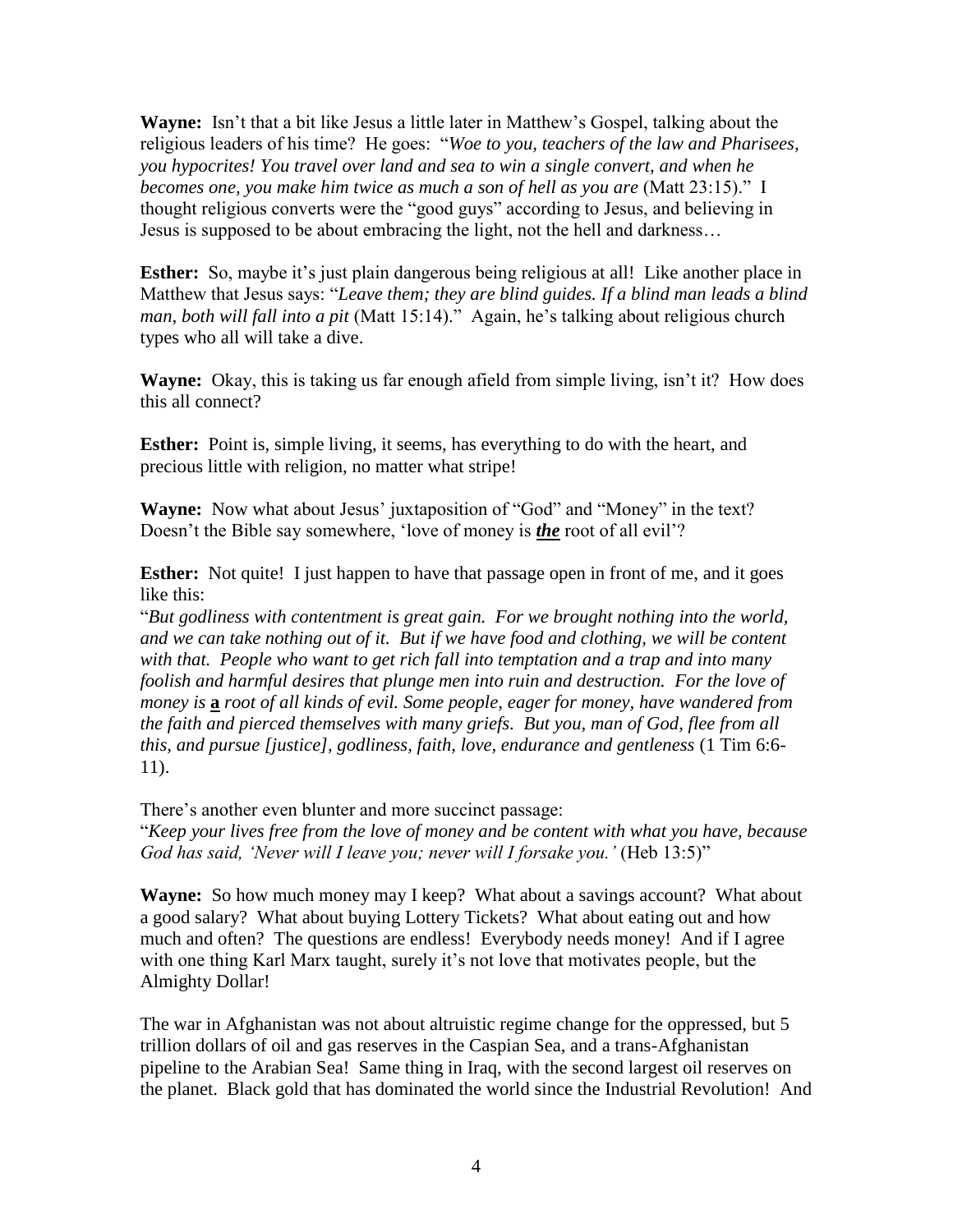soon to be in Saudi Arabia, just watch! And water resources are becoming the Liquid gold of the Middle East, and soon of the entire world. Who controls the oil and water rules the world. (And they say oil and water don't mix…) You tell me that's *not* what life is all about on the planet…

**Esther:** I won't, then. I'll let Jesus do so instead:

"*Do not store up for yourselves treasures on earth, where moth and rust destroy, and where thieves break in and steal. But store up for yourselves treasures in heaven, where moth and rust do not destroy, and where thieves do not break in and steal* (Matt 6:19-  $20$ )."

**Wayne:** But what does that mean? How do we know when we are, or are not doing that?

**Esther:** I think my dad had some handles on simple living, and not storing treasure where it should not be.

**Wayne:** Ah, good old Papa Thiessen, bless his soul!

**Esther:** Uh, his name was "William Fairholm" of recent Children's Story fame, and he was *English* and *Plymouth Brethren* through and through!

**Wayne:** Well, how could he be simple living then? I thought it was just the Anabaptist Mennonites who were!

**Esther:** He became a Christian in his late teens, and felt the call to preach the Gospel all over northern Alberta, not in the limelight where the Big Guns go. Based near Westlock, northwest of Edmonton, for years he travelled by horse and buggy to remote parts of the province to invite people to come to know Jesus. Later he used a car. Dad also never received a salary and thus he never had to pay income tax. But our family also never lacked for anything. Only years later did I know we were *technically* poor people!

Dad's faith was simple; his trust in God was straightforward; and the only thing we had besides food and clothing was a house dad built on an acreage – along with a few cattle, etc.

**Wayne:** I understand you didn't know they'd even invented TV until you were in your  $20's...$ 

**Esther:** I know a lot more than you think! But true, we never had a TV in all my growing-up years. Dad was simple living, and kept that up until he died at 88 years of age. Though he did eventually come to relish watching all kinds of sports on TV!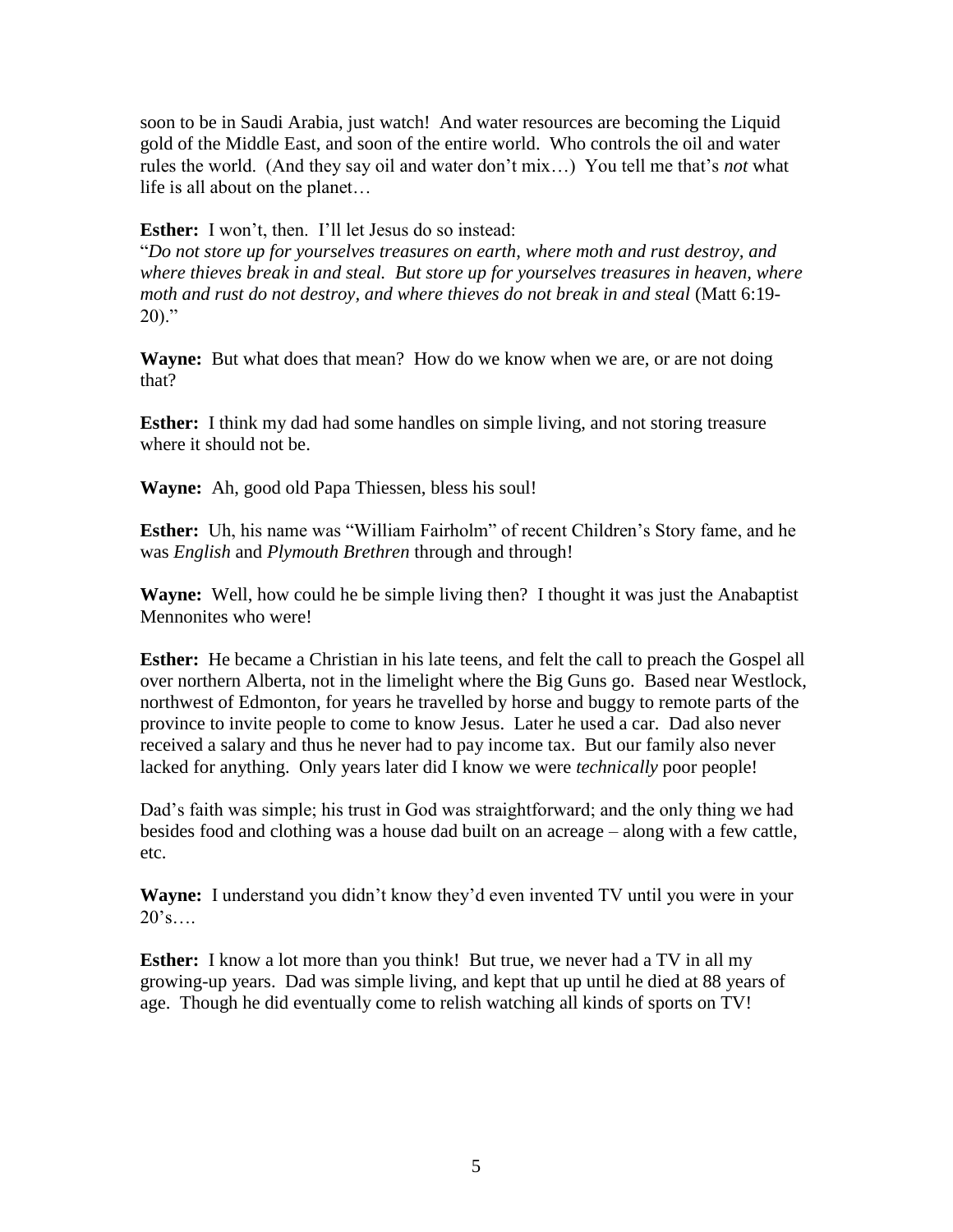**Wayne:** I'd have to say he mellowed with the years, and died a very contented man, without question!

By most standards, he was a real "Fundy"! But he was the Real McCoy also. He also refused military service in World War II. He was one of those rare Fundies who actually believed that *verbal inspiration of the Bible extended to the words of Jesus*! If Martin Marty, noted church historian, had written about your dad as he once did an exposé of Fundamentalists in an essay entitled "Fundies in their Undies"… he'd have, I'm sure, found the authentic Simple Lifestyle marks of a Follower of Jesus in your dad. At his funeral, Christian and non-Christian alike at an open mike attested to that.

**Esther:** Well, I'm really not that much clearer on "Simple Living". I know the line from Tony Campolo that we're to "live simply so that others may simply live". But I still don't know how to tell whether or not I'm doing it!

**Wayne:** Let me try out one other thing from our main passage. That's worry. Some of us are naturally anxious. Me for instance! I come by it honestly from my mom. Worry, anxiety, all wrapped up with perfectionism coloured my mom's approach to the faith and life. Me too so often.

Elizabeth O'Connor once wrote that Jesus came to save us as much from our fears as from our sins! That surely means worry too. How did one of our passages put it?: "*Do not be anxious about anything, but in everything, by prayer and petition, with thanksgiving, present your requests to God* (Phil 4:6)."

**Esther:** The same person who said "Fear not" more than once to his disciples also kept hammering away on our worries. In this context in our passage today, Jesus gives the antidote to worry:

"*But seek first his kingdom and his [justice], and all these things will be given to you as well* (Matt 6:33)."

**Wayne:** So, "all these things" according to Jesus include eating, drinking, clothes, longevity, and the future.

Luke Johnson in *Faith's Freedom* puts it this way:

God not only creates the world out there, but *my* world at every moment. More than a theory about the world in general is involved. I confess that I am held out of nothingness at every moment, that my continuing in being is a gift which never becomes my possession. We do not need elaborate analyses of cosmic forces to prove God's existence and power. The most effective existential proof is to place a finger to one's temple. Feel the thin wall of flesh that separates us from nonbeing. Feel the pulse of life beneath the skin that we can neither control nor perpetuate by our own desire or power. All we need do is acknowledge that we are at every moment a breath away from death,